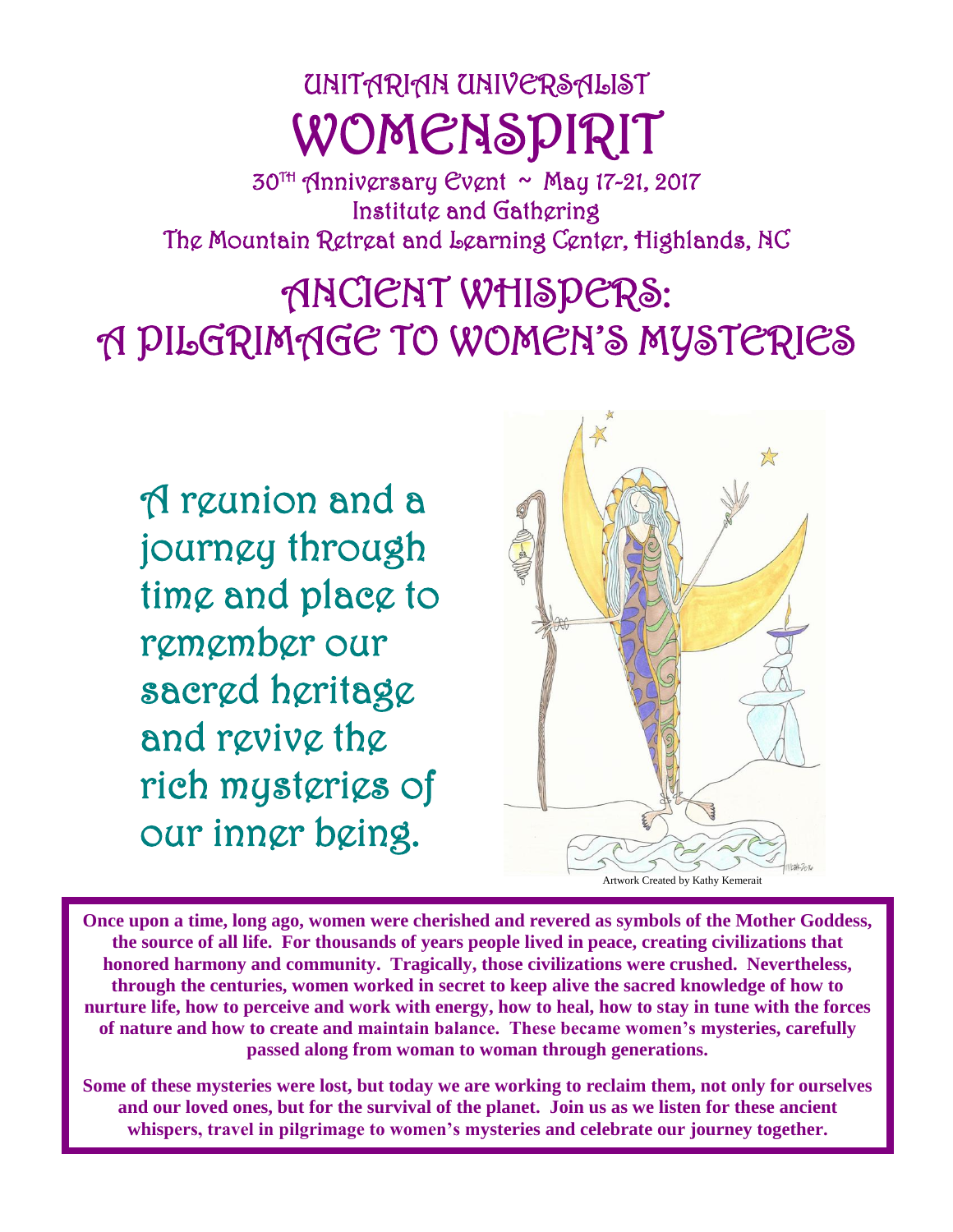# UNITARIAN UNIVERSALIST . womens

UUWomenspirit is an all-woman spiritual retreat (18 years and older) where we explore the Feminine Divine in her many forms. Spirit-nourishing workshops and worship services are combined in an atmosphere full of community and fun at The Mountain Retreat and Learning Center in Highlands, North Carolina. UUWomenspirit has been offering retreats since 1987.

The purpose of UUWomenspirit is to create, conduct and support activities that encourage and empower women to explore their religious and spiritual origins, experiences and beliefs. Pursuing, nurturing and affirming creativity and diversity are major emphases. There is a strong commitment to developing the use of the consensus as the model for all decisionmaking. All the work of UUWomenspirit is done by volunteers; there are no paid positions.

Two programs are offered—the Weekday Institute which takes place on Wednesday afternoon through Friday morning, gives women an intimate and intensive environment in which to explore life's journeys, joys, and experiences. The Weekend Gathering, which begins on Friday afternoon and runs through Sunday morning, will grow in numbers (and energy) to as many as 100 women. You can attend Institute or Gathering or both!

# ~ Planning Committee ~

 **Event Coordinator – Judy Padgett Scribe – Kathy Kemerait Tracks and Workshops – Judy Padgett Sales and Activities – Iris Padgett Worship – Arianna Bara, Carole Eagleheart, Farrunnissa Rosa Chaplain – Cynthia Stewart**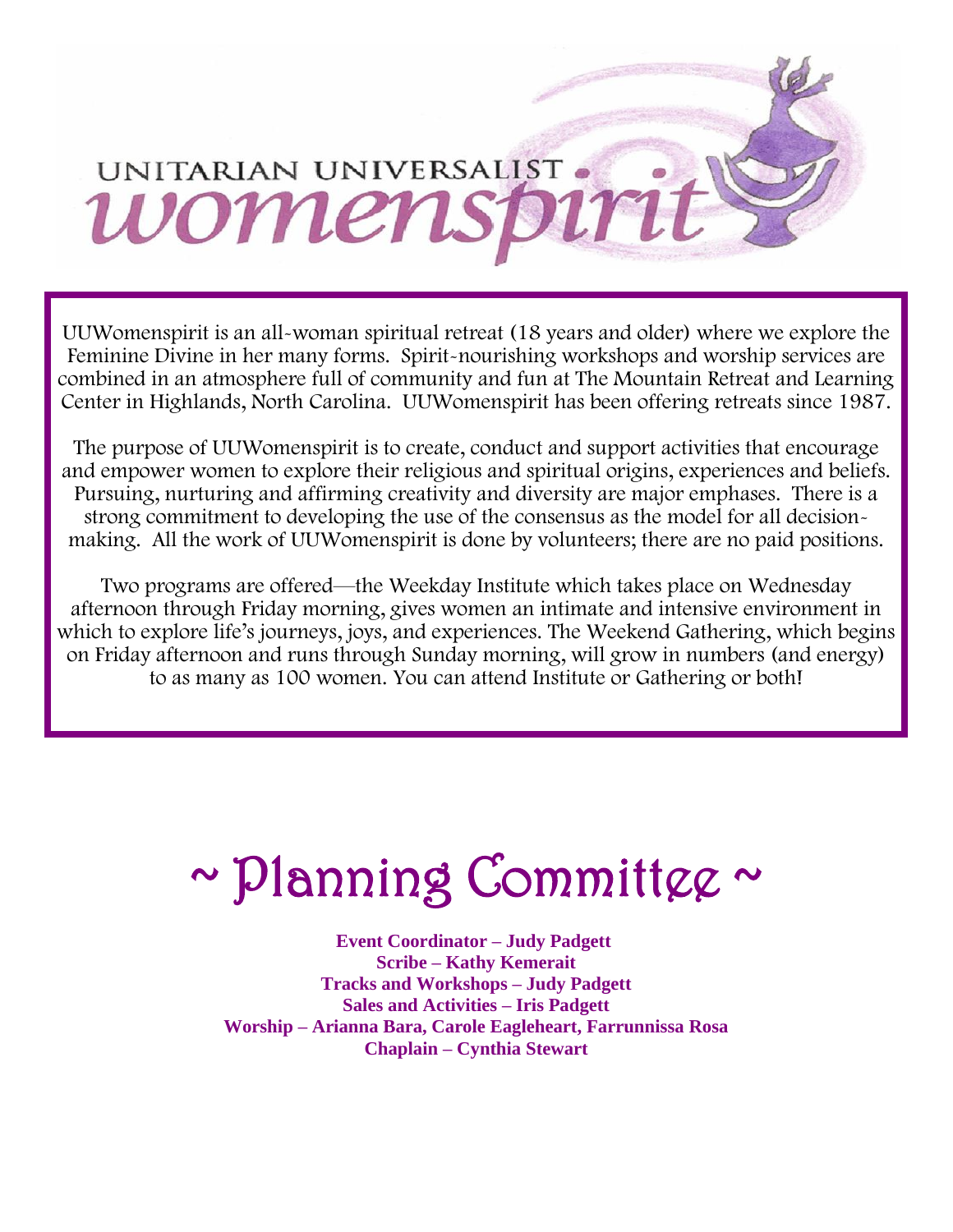# $\sim$  Weekday Institute  $\sim$

# Wednesday Evening, May 17 through Friday Lunch, May 19

**Institute tracks begin on Wednesday evening, continue through Thursday, and end on Friday morning. These in-depth tracks allow us to journey more deeply into the soul of each session topic. For additional information, contact Judy Padgett, Tracks and Workshops Coordinator for this event, at [jpadg@shelby.net.](mailto:jpadg@shelby.net) The materials fees listed (if any) need to be paid IN CASH at the event check-in.**

**When filling out your registration form, please indicate your first and second choices. Participants are enrolled on a first-come, first-served basis for tracks and most have a limited number of participants. Each track must meet a minimum in order for it to proceed. If your first choice is filled or cancelled, you will be placed in your second choice. You also have the option of choosing free time if you want to just relax and take time for yourself.** 

## $\sim$  Tracks – Overview  $\sim$

| <b>Journeying Into Your Ancient Herstories</b>              |
|-------------------------------------------------------------|
| <b>The Finer Points on the Ancient Wheel</b>                |
| <b>Ancient Whisperings from the Spirit of Stone, Part I</b> |
| <b>Priestessing in Our Time</b>                             |
| <b>A Pilgrimage to Explore Mosaic</b>                       |

### **Journeying Into Your Ancient Herstories Alice Carnes** Alice Carnes

Imagine your life if……..you had always known and embraced the divine feminine. Imagine hearing myths that honored and celebrated your wondrous body including your menstrual cycle that so closely resembles the waxing, full, and waning moon. Imagine our society honoring all phases of a woman's life: not just maiden and mother, but also our wise crone selves. In this track, we will explore and reclaim our ancient herstories through visuals, small group discussions, dance, song, meditation, journaling and art, by incorporating selected sections from both iconic Unitarian Universalist curriculums: *Cakes for the Queen of Heaven* and *Rise Up and Call Her Name.*

"Cakes for the Queen of Heaven" was originally written in 1986 by Shirley Ann Ranck, and re-authored in 2007 with the subtitle: "A Seminar in Feminist Theology". "Rise Up and Call Her Name" was written by Elizabeth Fisher in 1994 with the subtitle: "A Woman-Honoring Journey into Global Earth-Based Spiritualities". These two curriculums were the ground from which UUWomenspirit sprang forth. For additional info: [www.uuwr.org](http://www.uuwr.org/)

**Alice Carnes** attended her first UUWomenspirit in 1993, beginning a twofold love affair: the first with UUWomenspirit and the second with The Mountain. Over the years, she's created worship services for several events. She served on the CoCo as the Marketing and Outreach Liaison and is honored to present this track at the 30<sup>th</sup> anniversary of UUWomenspirit.

.

**Materials Fee – None Maximum # of Participants – 15**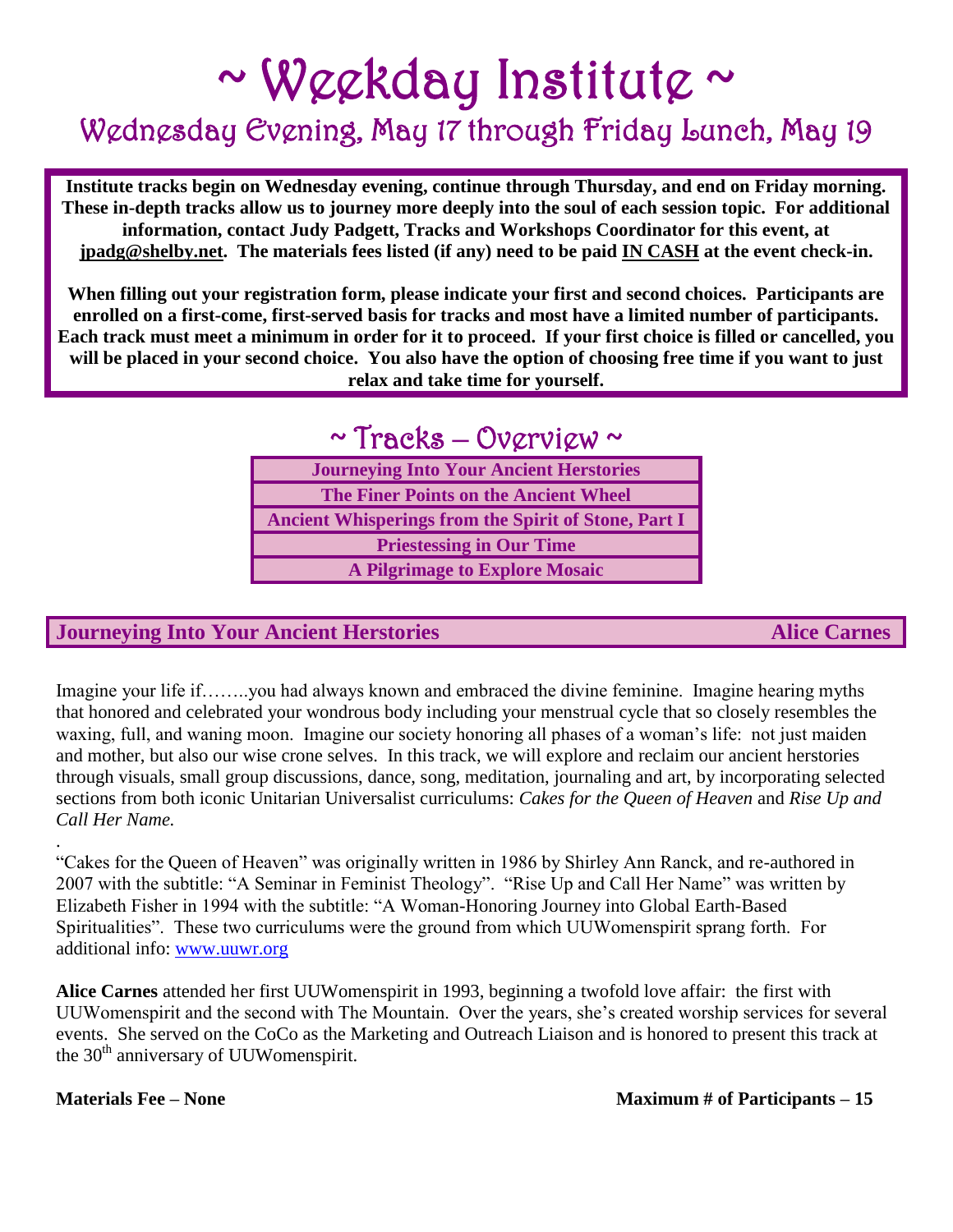#### **The Finer Points on the Ancient Wheel Lisa Sherman**

For millennium, the survival of our ancestors depended on a deep connection to the earth and a sacred attunement to the seasons. Although modern conveniences have separated humans from this divine connection, we can reestablish this spiritual bond through awareness and intention, once again living in harmony with the unique gifts each season has to offer. By honoring the seasons and living in symmetry with them, we connect on a visceral level to our foremothers and carry this bond forward to future generations.

In this track, we will explore in-depth the seasonal points on the Wheel of the Year known as the Cross Quarter Days - Imbolc (February 2nd), Beltane (May 1st), Lammas (August 1st) and Samhain (October 31st). We will explore how our ancestors celebrated these seasonal wonders, and also consider more modern celebratory interpretations. We will deepen our exploration of the Cross Quarter Days through guided meditation, divination, ritual and journaling. If the weather permits, we will also spend some time outside.

By the end of our journey together, you will have a broad understanding of each Cross Quarter Day and be inspired to create your own, unique seasonal celebratory traditions.

**Lisa Sherman** is a practicing attorney whose reverence for the seasons began decades ago. Since 2011, Lisa has researched the Cross Quarter Days through her service as the Editor of *She Speaks*, our quarterly newsletter. Lisa is excited to share the information she has learned with our community of women as we walk together on the ancient path of the Divine Feminine.

#### **Materials Fee - \$10 Maximum # of Participants – 18**

#### **Ancient Whisperings from the Spirit of Stone, Part I Lisa Wolff**

Lisa and The Spirit of Stone partner as Healer to facilitate opening into a deeper understanding of the Sacred Self. As an experienced seeker, Lisa shares knowledge of connecting to inner guidance through the carving of stone. This action-based meditation supports a process of self discovery while creating a finished stone sculpture that reflects the qualities of each individual's Divine Essence. The stone you will work with in this track is soapstone and can be carved easily with tools which Lisa will provide. No experience is necessary. As your relationship develops with your individual stone, the essence of your creation will make itself known, resulting in a lovely work of art. In previous workshops like this at UUWomenspirit, an amazing and beautiful array of sculptures has emerged. **NOTE: This workshop extends through The Gathering, as this amount of time is needed to fully complete and finish your creation. There is an additional \$10 Materials Fee for Part II of this workshop.**

**Lisa Wolff** is a compassionate loving teacher who shares her life experiences freely while teaching her combined knowledge of stone carving as a process of self-revelation. For over twenty-five years she has had a deep understanding of and relationship to the Spirit of Stone and has carved countless individual stones into sculpture. Lisa's passion with stone began with rock climbing, when she discovered her special relationship to stone. She then studied rock carving at Georgia Tech, became an apprentice to her teacher and started showing her work. After years of study with many masters and also teaching, Lisa asked a new question "Are you stones each individuals or are you all one?" The answer came through a series of visions that spoke of the elemental Spirit of All Stone. This encouraged her to seek out more teachings about the elemental forces. Lisa began to incorporate this intuitive understanding of stone into her classes to encourage others to learn to connect to this form of wisdom. These are the classes that she now presents, a combination of technical information about stone carving paired with creating the vision to interact with the Spirit of All Things.

#### **Materials Fee, Part I - \$20 Maximum # of Participants – 13**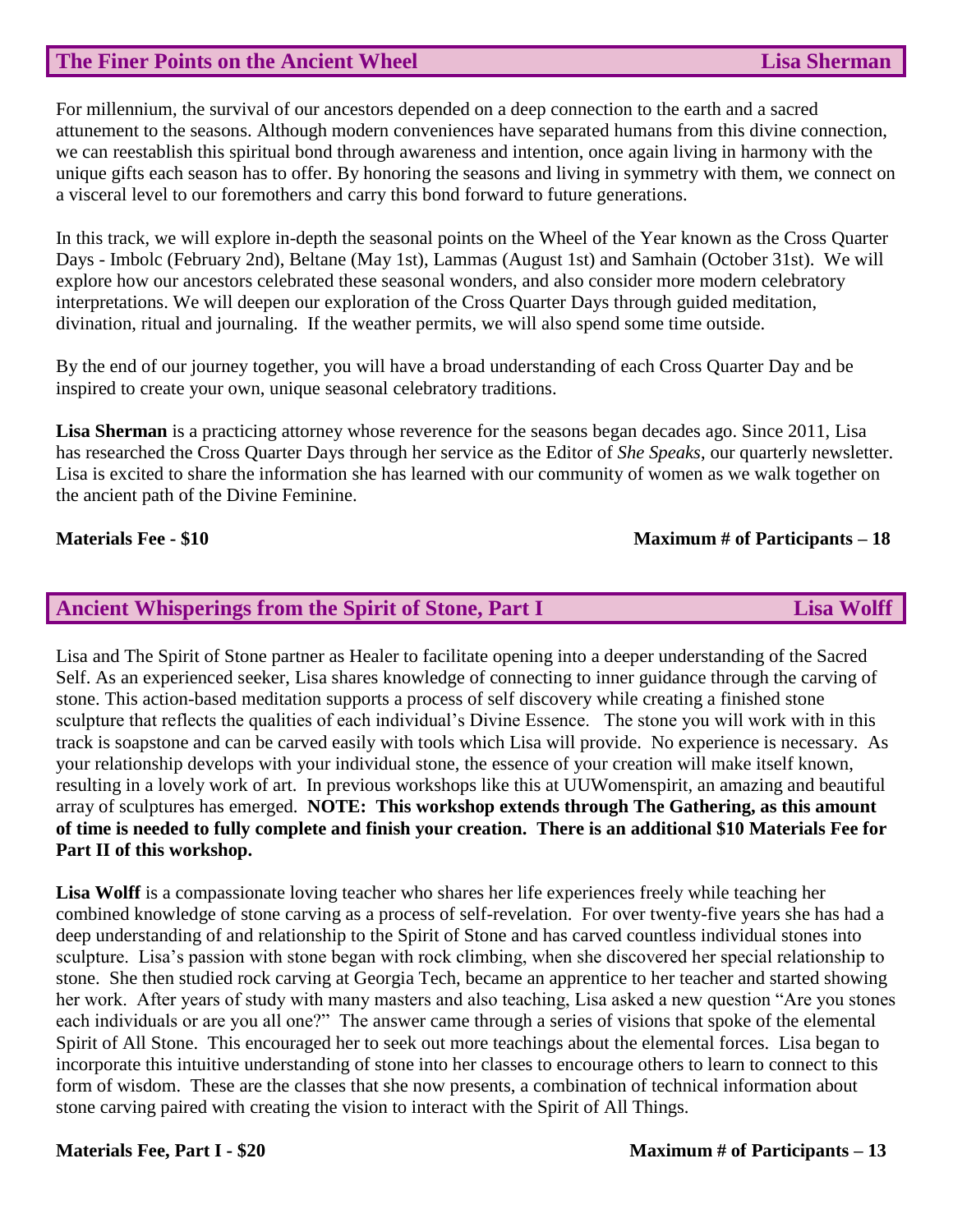#### **Priestessing in Our Time Betsy Bickel**

In ancient times priestesses served as personal and community healers, counselors, ritualists, leaders, artists, visionaries and oracles. Together we will journey to our ancient foremothers to learn their secrets. We will bring that collective wisdom into the group through an intensive participatory ritual involving conversation, meditation, song, dance, writing, art, trance, healing and initiation. The intent of this workshop is to immerse ourselves in priestessing and re-emerge clearer, stronger and knowing how to bring that transformation into our daily lives in a way that helps to sustain and heal ourselves, our relationship with the Goddess and our beautiful troubled world.

**Betsy Bickel** has studied women's mysteries for over 40 years. She is the creator of Goddess Grace: A Moving Meditation, which evolved from her years as coven member, belly dancer and healer. She lives in Durham, NC where her roles include massage therapist and healer, political activist, singer/songwriter with Jewelsong, wife, friend and party hostess.

#### **Materials Fee – None** Maximum # of Participants - 20

#### **A Pilgrimage to Explore Mosaic Kate Wolverton**

In this workshop, our intention will be to form a mosaic for yourself that represents a beacon of hope, a reminder of faith or a renewal of love……a symbolic pilgrimage to reach for your divine feminine self. We will be recreating ancient mosaic meandering patterns and exploring two different styles of mosaic. We will be considering "What does pilgrimage mean to you?" while also working on a group piece which will be gifted to The Mountain. I will be demonstrating some techniques for cutting glass and pottery; however the focus will be piecing together and finishing your own sacred mosaic.

**Kate Wolverton** has been a UUWomenspirit participant for 17 years. She is amazingly creative and has facilitated a number of workshops including making stepping stones, making didgeridoos and breast casting. She loves to be in the process of creating with others.

#### **Materials Fee - \$10 Maximum # of Participants - 10**

## A Bit of Our Herstory**……..**

**Our first event was held in May of 1987. We started with one event per year, but the demand for this type of experience was so great that we quickly expanded to offering biannual events in 1992. The theme for our first event was "Strengthening Women in their Choices", still relevant today. The upcoming event will be our 56th! From the outset, everyone involved in the functioning of UUWomenspirit and in the planning of events has been a VOLUNTEER. We have no paid staff and are incredibly unique in this aspect, considering our longevity.**

**Another wonderful feature of our organization is that all decisions are reached by consensus. This means that we do not vote, but we listen, consider, discuss and decide, when total agreement has been reached.** 

**From the beginning, our events have always been held at The Mountain and this place is as much a part of who we are as anything else. We consider The Mountain to be sacred and most of us feel like we are "coming home" when we arrive here. Thank you to The Mountain staff for 30 wonderful years.**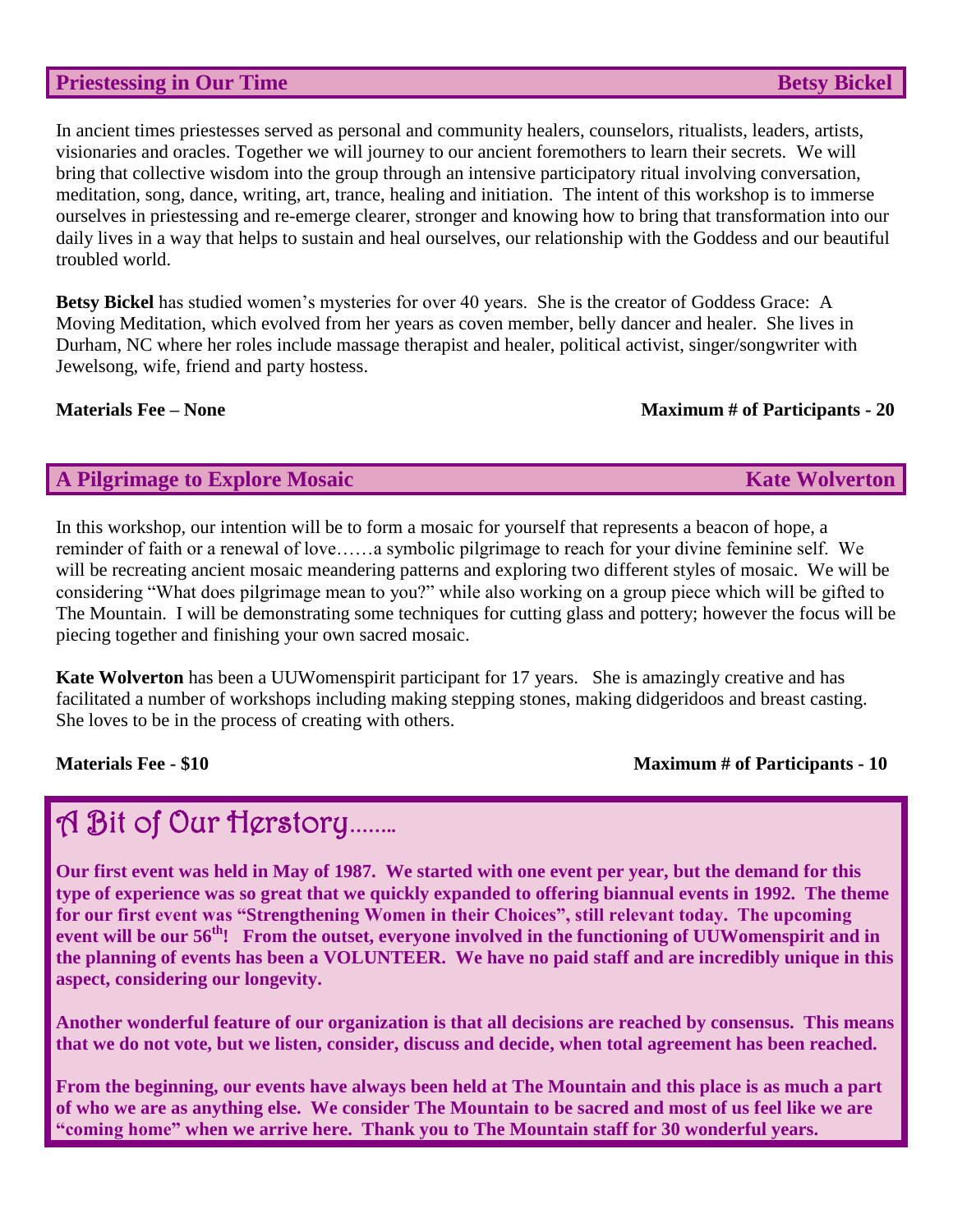# ~ Weekend Gathering ~ Friday Evening, May 19 through Sunday Lunch, May 21

**Gathering workshops are offered on Saturday. You will select one Full Day or one AM and one PM workshop. These sessions provide a variety of ways to focus your energy during the weekend. For additional information, contact Judy Padgett, Tracks and Workshops Coordinator for this event, at [jpadg@shelby.net.](mailto:jpadg@shelby.net) The materials fees listed (if any) need to be paid IN CASH at the event check-in.**

**When filling out your registration form, please indicate your first and second choices. Participants are enrolled on a first-come, first-served basis for workshops and most have a limited number of participants. Each workshop must meet a minimum in order for it to proceed. If your first choice is filled or cancelled, you will be placed in your second choice. You also have the option of choosing free time if you want to just relax and take time for yourself.** 

| ~ Workshops $-$ Overview ~        |                                                              |                                                                                      |  |  |
|-----------------------------------|--------------------------------------------------------------|--------------------------------------------------------------------------------------|--|--|
|                                   | <b>FULL DAY</b>                                              |                                                                                      |  |  |
|                                   | The Staff - A Symbol of Our Pilgrimage                       |                                                                                      |  |  |
|                                   | <b>Journey Back to the Red Tent</b>                          |                                                                                      |  |  |
|                                   | <b>Ancient Whisperings from the Spirit of Stone, Part II</b> |                                                                                      |  |  |
|                                   | <b>Sacred Woman, Sacred Dance</b>                            |                                                                                      |  |  |
| ٣)r                               |                                                              |                                                                                      |  |  |
| <b>HALF DAY AM</b>                |                                                              | <b>HALF DAY PM</b>                                                                   |  |  |
| <b>Sanctuaries of the Goddess</b> |                                                              | <b>Through Water and Flame:</b><br><b>Divining the Future, Discovering Ourselves</b> |  |  |
| <b>A Shamanic Journey</b>         |                                                              | <b>Pilgrimage of Voices</b>                                                          |  |  |
| <b>Prayer Flags</b>               |                                                              | <b>Fundamental Rhythms:</b>                                                          |  |  |

# ~ Full Day Workshops ~

**A Journey Back to Balance and Resilience** 

### **The Staff - A Symbol of Our Pilgrimage Andrea Johnson**

**to Honor Women's Mysteries**

In this workshop we will explore the origin, varieties and uses of staffs through guided and organic discussion while crafting our own staffs. Various embellishment materials will be provided (stones, crystals, beads, wire, paint, ribbon, cloth, etc.) and the energies of the various materials and their colors will be explored. Fallen branches/limbs offered by the forests of East Tennessee will be available for each of the workshop participants as well as tools to strip and smooth the wood. Our task will be to explore the energies of the staffs and the various materials used for the embellishments and choose the ones that speak to each of us (or choose us) as we create. At the close of the workshop, each woman will have the opportunity to consecrate her staff and then use what she has created as a tool and a symbol of guidance along the path of her pilgrimage.

**Andrea Johnson** says "I have been engaged in some form of art since I was old enough to remember. I have always been fascinated with and driven by the creative process. I find great joy and satisfaction using my hands and my spirit to create something beautiful to share with others. For the past five years my primary medium has been wire and beads, but for me, nothing is off limits. Everything I see and touch is considered.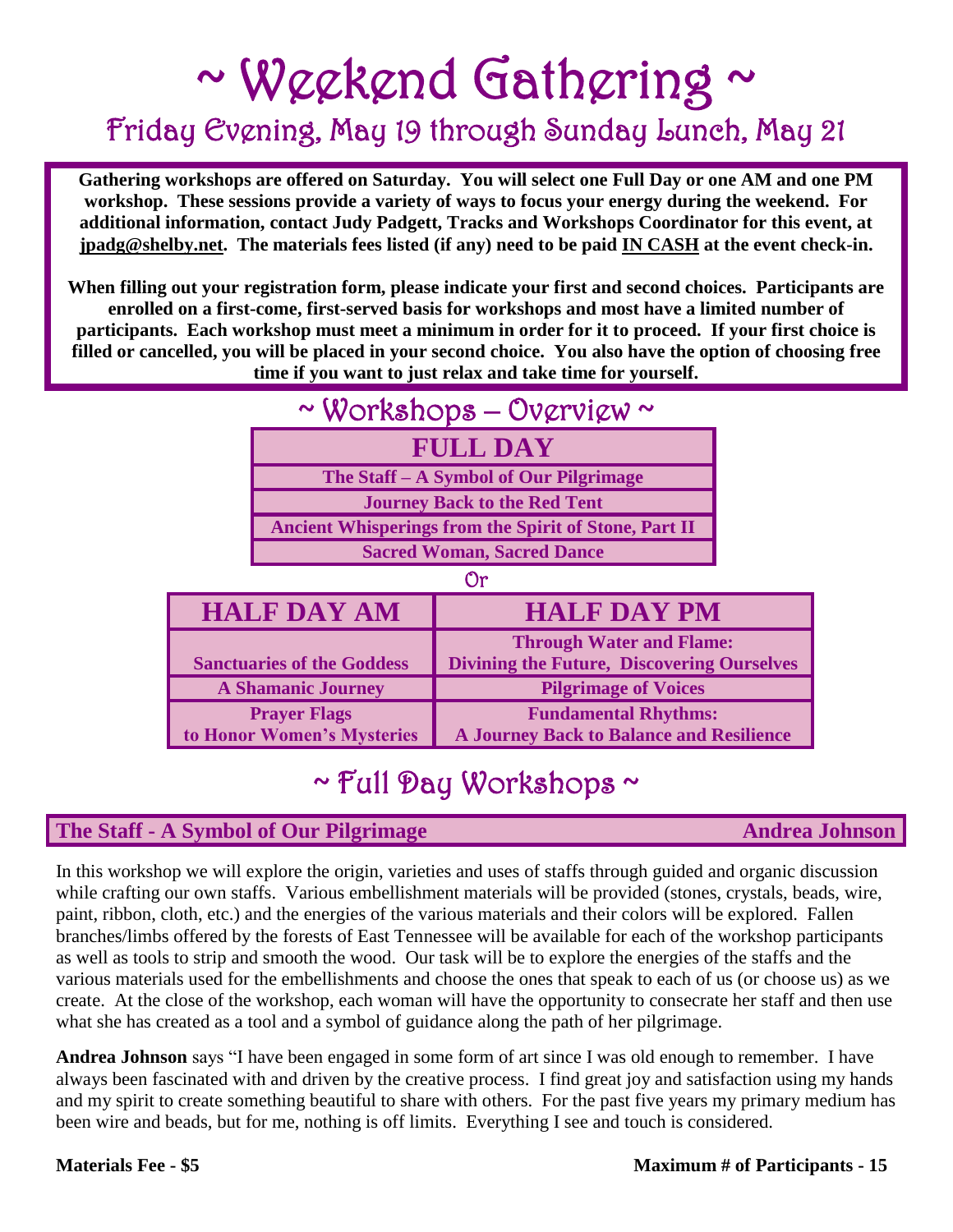#### **Journey Back to the Red Tent Gail Stephenson**

There was a time when the cycles of women were honored and the stages of a woman's life were regarded as holy. As we pilgrimage, we will delve into our own bodies, our mysteries and heritage including the Red Tent/Temple Movement. We will be introduced to Goddesses who help us through the different phases of our life, make and drink tea, make clay yoni pendants and use pastels to have a conversation with our bodies and translate what the Goddesses tell us in our meditation. We will spend time together in our very own Red Tent, a beautiful sacred space.

**Gail Stephenson** has been attending UUWomenspirit for more than 10 years. She has served on several planning committees, taught workshops and tracks and led worship. Gail has created a lovely Red Tent environment in the chapel for several events, which serves as a space to meditate, rest, relax and be apart from the busy schedule of the event. She is a doula and former midwifery student. She has a passion for the Red Tent/Temple movement and passing on that tradition of supporting women through their mysteries and life phases.

#### **Materials Fee - \$10 Maximum # of participants – 15**

**Ancient Whisperings from the Spirit of Stone, Part II Lisa Wolff** 

For a description, please see Part I in the listing of Tracks in the previous section for The Institute. **You must attend Part I of this session in order to attend Part II.**

#### **Materials Fee, Part II - \$10 Maximum # of participants – 13**

| <b>Sacred Woman, Sacred Dance</b> | <b>Maggie Moon O'Neill</b> |
|-----------------------------------|----------------------------|
|-----------------------------------|----------------------------|

Dance was the first form of worship of the Great Goddess. In ancient times, when God was a woman, people in every culture all over the world came together in circles in their communities. They danced together to worship the Goddess, to honor the Earth, the seasons, the harvest, and to celebrate and mark the passages of life and death in their communities.

Dance has also been an important part of women's rituals throughout human history. Women have gathered to honor the Goddess and women's wisdom and mysteries through dance and song in caves, on mountaintops, in the sacred groves, at holy wells and springs, in fields and in the desert, and on the sands of the ocean.

These ancient circle dances were usually done to very simple steps. In fact, amazingly, we find the same steps in dances from widely different parts of the world. In our time, Sacred Circle Dance was taught initially at Findhorn Community in Scotland, then all through the British Isles, and now all over the world. Currently there are choreographers, including myself, who apply these steps to modern pieces of music and chants. Some of the dances are meditative, while others are celebratory and joyous. Many of the dances reflect the places where women gathered for their rituals to create connection, balance, openness, and power. Most dancers find that they experience deep peace and joy through the dance.

In this workshop we will form a Sacred Circle to dance these ancient dances, and some modern ones too, from all over the world. We will dance 4 sets of dances, each honoring a different archetype of women's lives: the Maiden, the Mother, the Queen, and the Crone. We will honor the sacred within each of us as we move together in ancient patterns and forms. After each set of dances there will be time for personal journaling and for sharing about our experiences.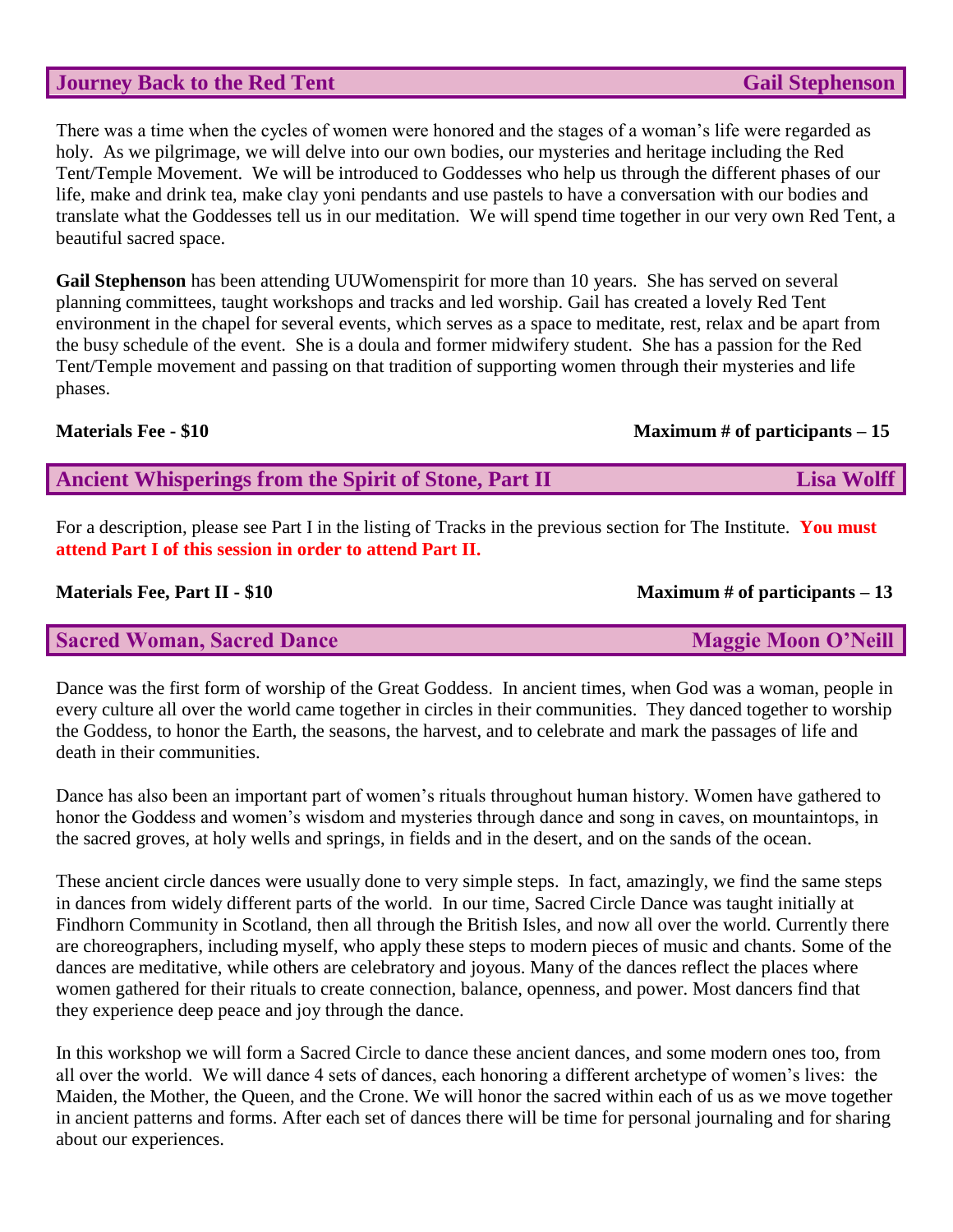No previous dance experience is required to participate; each dance will be gently taught. Participants will be encouraged to honor the unique needs of their own bodies, to adjust their movements or sit out when they need to, or to sit in the center of the circle and enjoy the dancers swirling around them. After each dance there will be time to notice the energy created by each dance in our bodies.

**Maggie Moon O'Neill** has been leading Sacred Circle Dance since the 90s for local, regional, and national groups. She finds that these dances allow participants to have a direct experience of embodied spirituality, and thus the Divine Feminine. Maggie retired from over 25 years of teaching at Virginia Commonwealth University in Richmond, VA, and recently moved with her husband of 45 years to Black Mountain, NC

#### **Materials Fee – None Maximum # of Participants - 25**

# ~ Half Day AM Workshops ~

#### **Sanctuaries of the Goddess Toni Stephenson**

We will take a visual pilgrimage together to many ancient sites where the Goddess was worshipped by ancient people. Since many of these are places that Toni has visited, the workshop will include her personal reflections on these sacred places and the mysteries she experienced there. This will be a nice relaxing workshop to perhaps aid you in planning your next pilgrimage!

**Toni Stephenson** is a long time member of UUWomenspirit and has facilitated many workshops at our events and at other venues. Through the years she has had the opportunity to travel on pilgrimage with like-minded women to ancient sacred sites and she would love to share her experiences with you.

#### **Materials Fee – None** No Maximum # of Participants

#### **A Shamanic Journey and Shamanic Sourney and Shamanic Source Ellen Hitchcock**

The shamanic journey is a "non-ordinary reality" of wakeful dreaming. The repetitive rhythm of the drum induces a natural, altered state of consciousness and provides space for soul-shifting. The shamanic journey is a divine pilgrimage into the mystery. Visions and insights emerge through symbols which can be healing and guide you to creative possibility. There are three worlds to which one may travel and seek the mystery of divine guidance as you deepen your connection to the "web of life" - your Feminine Creative Spirit.

**Ellen Hitchcock** is an author, personal life coach, spiritual mentor, transpersonal psychotherapist and workshop/retreat facilitator. She is a Licensed Clinical Social Worker trained in conflict resolution, Rule 31 Family Mediation, clinical psychotherapy, and Life Coaching. Ellen facilitates workshops and retreats that focus on personal and professional growth. She incorporates her years of training to assist clients in bridging their personal and professional lives with authenticity and sufficiency. Go to [www.EllenHitchcock.com](http://www.ellenhitchcock.com/) to learn more about her work.

.

#### **Materials Fee – None** Maximum # of Participants – 24

#### **Prayer Flags to Honor Women's Mysteries Cindy Wieger Cindy Wieger**

In this workshop, participants will have the opportunity to create personal prayer flags that reflect their own connection to women's mysteries and the feminine divine. Templates of goddess figures will be available or one can just use her own creativity and imagination. Either way, your creation will reflect your own personal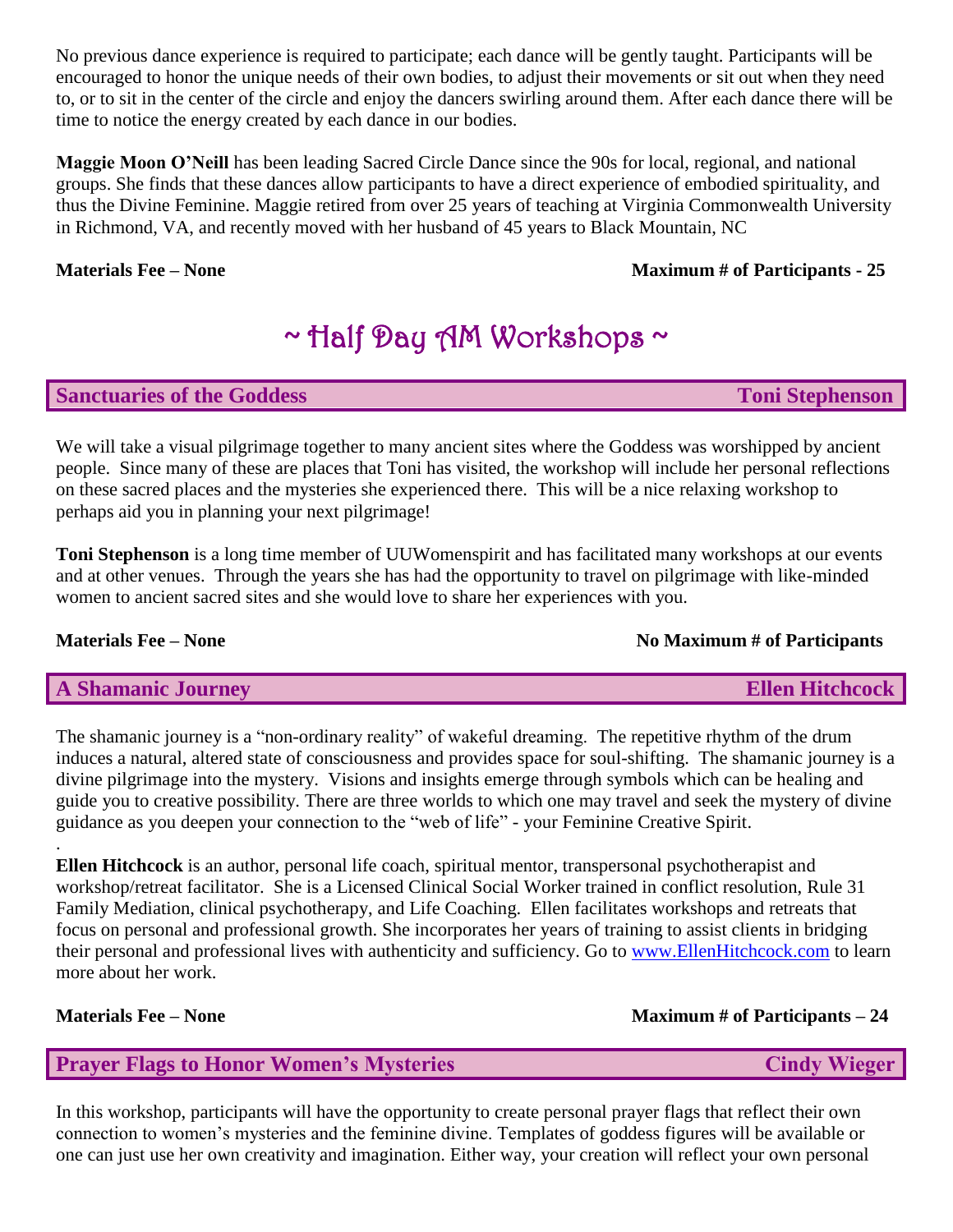journey and spiritual pilgrimage. All materials will be supplied. These prayer flags are meant to be hung outside and fray over time, carrying your prayers to the heavens on the wind.

**Cindy Wieger** is a longtime lover of the Divine Feminine and has been part of different women's circles over the years. She has attended several UUWomenspirit events and co-facilitated worship services this past Fall. She has gone on pilgrimage to many sacred sites around the globe that honor the Goddess and is happy to share those experiences. For many years, she and her sons have created personal prayer flags at the New Year. Cindy is excited to share this activity with her UUWomenspirit sisters.

#### **Materials Fee - \$5 Maximum # of Participants - 12**

## ~ Half Day PM Workshops ~

### **Through Water and Flame: Divining the Future, Discovering Ourselves Victoria and Alexandria Carrico**

Since the beginning of time, women have drawn upon the elements of nature to connect with the universe and to divine the future. Practitioners have long understood that divination is not only an activity, but also a state of mind that requires one to look inward in order to connect with the sacred in our daily lives. Thus, in this session we will not only explore the what, why, how and when of divination, but also practice entering sacred space in order to connect with our own inner sight. Divination can be performed in a myriad of ways, each as diverse as the women who practice it. Many of us have experience with tarot and runes, but may be less familiar with other ancient techniques. This workshop in particular will focus on pyromancy and tea-leaf reading using tools created during the workshop and experimenting with practical techniques for engaging in divination outside of UUWomenspirit. Spoiler alert: you will probably not discover winning lottery numbers! Get ready for some surprises, joyful relaxation and fun.

**Victoria Carrico** has been attending UUWomenspirit for 8 years. She is an artist and now "semi-retired" physician. **Alexandria Carrico** has had the pleasure of attending UUWomenspirit for three consecutive Springs. She is an ethnomusicologist who studies traditional Irish music and disability studies and loves all things related to music and dance. She has been studying divination techniques alongside her mother, Victoria, and is excited to share her experience and learn from the insight of others. Their lives have been spiritually enriched since being introduced to UUWomenspirit and they are thrilled to present their first workshop together.

#### **Materials Fee - \$5 Maximum # of Participants – 20**

#### **Pilgrimage of Voices Liza Jane Alexander**

Women have used our voices as tools to establish our Sacred Place since ancient times. Join Liza Jane as she guides us on a pilgrimage through chanting and singing the vocal tones of creation, Goddess names in a variety of ancient languages, the names of our ancestors and simple chants to connect with each other, with the divine feminine and with our own power.

This pilgrimage of the voice is a path of Great Heart! If you love to chant and sing or have never experienced this part of women's spiritual journeying you are welcome to join this gathering. No vocal training or reading of music is necessary to raise your voice in celebration! We will chant very simply to generate the energies of peace and joy! Please note: Come empty handed (you carry a drum with you in the Juba of your body) or bring a rattle, click sticks or drum to accompany our voices.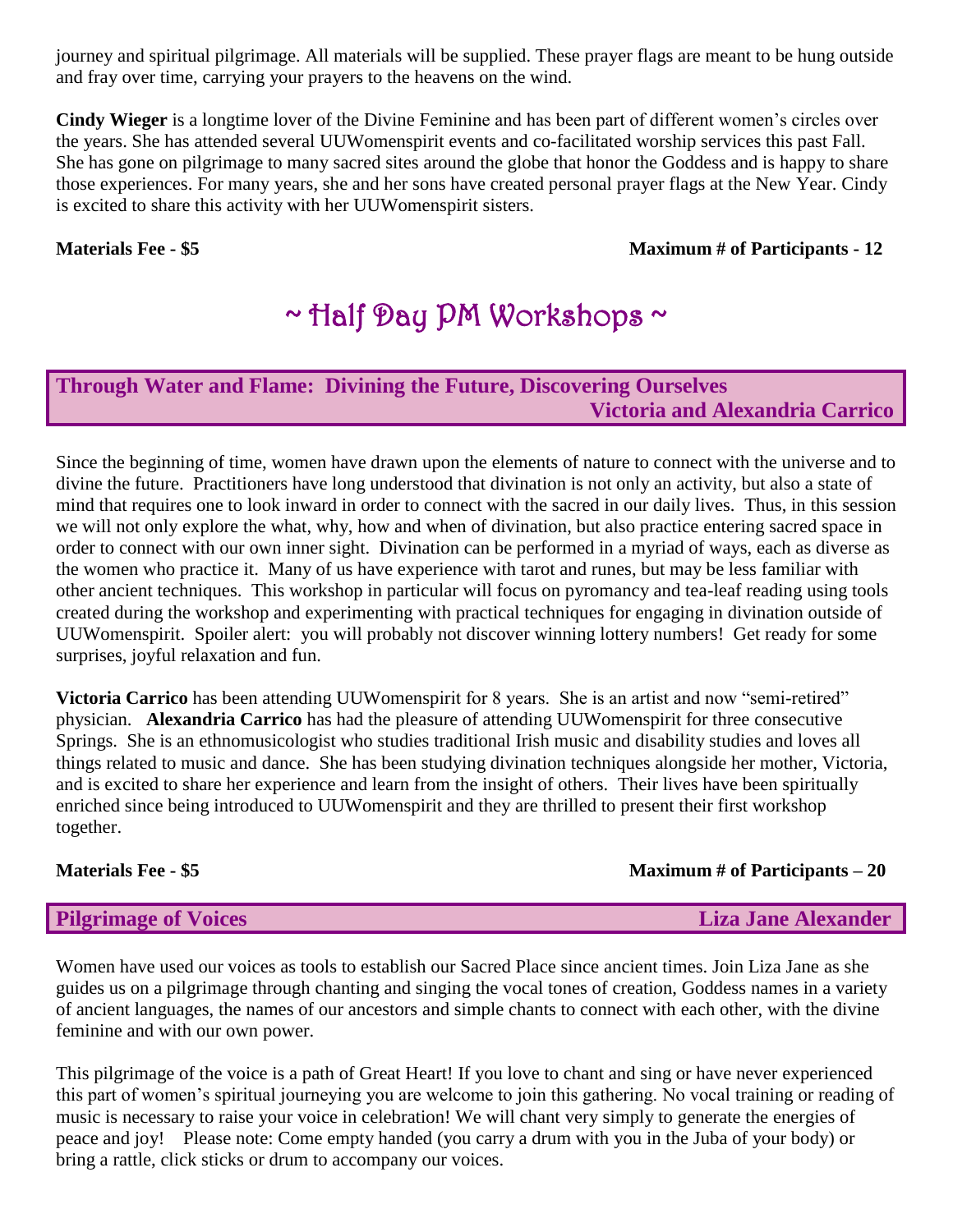**Liza Jane Alexander** says, "I am a spiritual seeker who honors heart and voice. I am a life-long musician and educator. I live in East Tennessee where I perform Southern Appalachian mountain music with my partner. I am committed to generating the energy of peace. Music is a primary source of transformation, wisdom and healing for me. I am a musical midwife at the other end of life and sing for hospice patients. I sing Dharma songs with Buddhist sangha and enjoy singing Kirtan. I am gathering in resources to honor the Divine Feminine through song and chant. I honor my Mother in all that I do. Music is a healing salve! I sing to be myself! I will help you weave the ancient artistry of chant and song into your spiritual practice."

#### **Materials Fee - \$3 Maximum # of Participants – 13**

### **Fundamental Rhythms: A Journey Back to Balance and Resilience Susan Arthur-Whitson**

These days of living in a constant state of heightened anxiety have made it clear just how vulnerable our bodies are to their environments. Consistent with the spirit that animates us all, the Alexander Technique is a means to access the innate control we have over our bodies. By experiencing delicate hands-on and verbal guidance, participants will learn how to recognize and release damaging constrictions lodged in their bodies, which are the result of a lifetime of psychological and physical assaults. Thus they will be provided with the tools to achieve physical enlightenment.

**Susan Arthur-Whitson** began her study of the Alexander Technique 30 years ago, as a means for dealing with her own chronic and disabling back pain. Finding it to be essential to her well-being, she became a certified teacher in 1993. Susan also is a visual artist whose principal medium is photography; previously, she spent many years working as a gallerist in New York. While art and healing may seem to be distantly related, Susan says, *"*The Alexander Technique is about cultivating a somatic awareness and a clarity of thinking, which together increase the body's capacity for ease and mobility, both advantageous to achieving success in any endeavor or profession."

**Materials Fee - \$2 Maximum # of Participants – 12**

# $\sim$  WORSHID  $\sim$

**We gather each day in circle to celebrate the Divine Feminine by singing, dancing, meditating and sharing inspirations. Worship is central to our events and is always unique to each theme and is a special time of reconnecting to Spirit.**

**Come with us on a pilgrimage. Listen for the whispers of the ancestors. They call to us to remember the Women's Mysteries that were handed down through the ages. Prepare to lift your pilgrim lamp and explore six sacred sites, opening yourself to a deep understanding of the Mysteries.**

*Bring white clothing to wear on Friday night* **as we join in a procession, following in the footsteps of the ancient pilgrims. Together, during this event, we will discover how to survive and how to create a consciousness that nurtures and celebrates life. Join us on the journey!**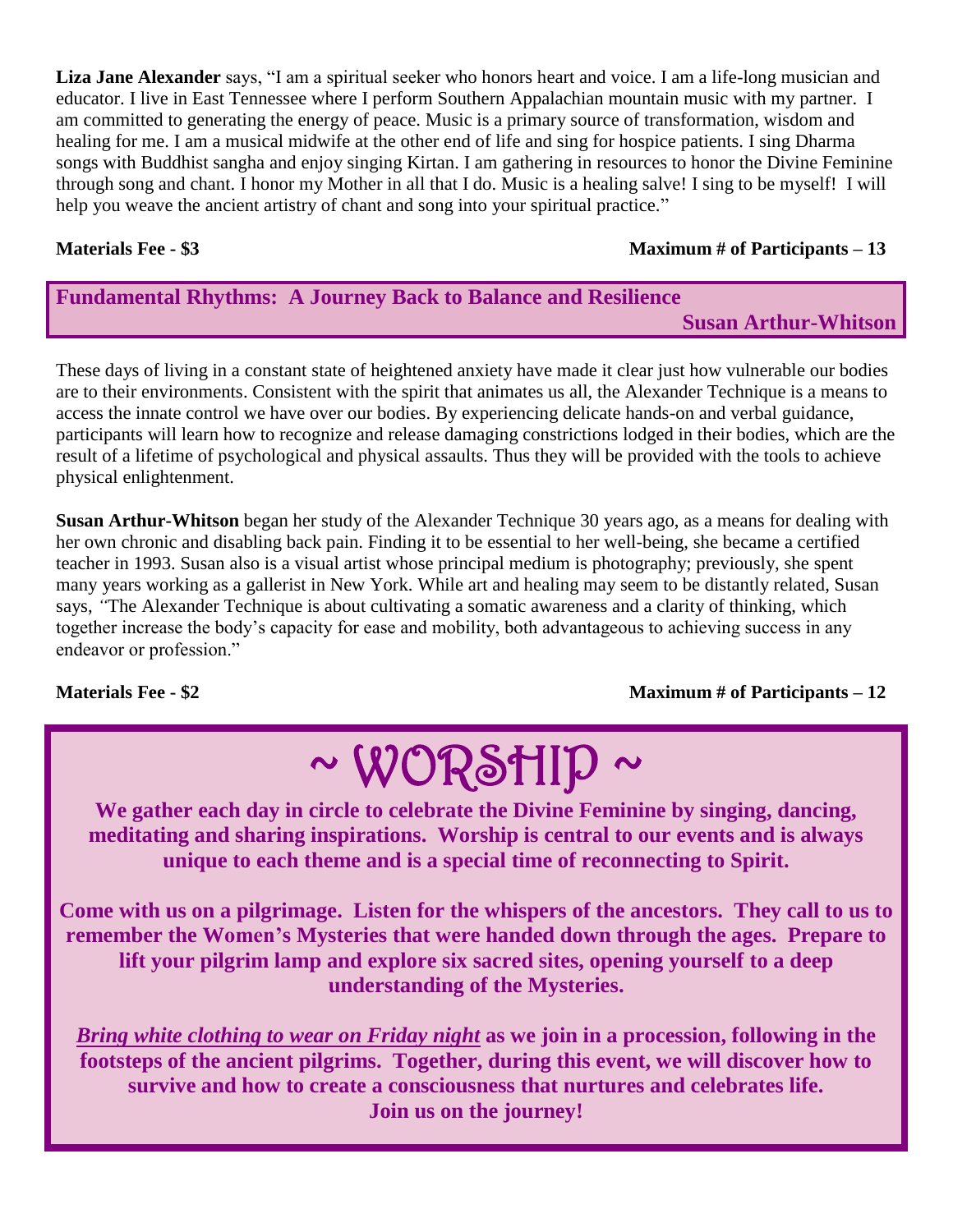# $\sim$  Event Highlights  $\sim$ The Perennial Favorites………

**Big Sister/Little Sister –** If you would like to offer a bit of orientation to a new member and help her feel more welcome and at home, indicate this on your registration form. Highly recommended!

**Brigid's Bazaar –** Sacred Shopping! Bring your own creations or woman-centered items from your woman-owned business to sell in our bazaar. Visit or contribute to the networking table. Bring cash or checks - many vendors do not accept credit cards. Fill out the Sales Agreement Form on the website to reserve a vendor spot in the bazaar.

**Nighttime Illuminated Labyrinth Walk –** A beautiful experience at the labyrinth in the forest. **Healing Circle –** A time to give and receive healing from your sisters.

**Membership Meeting –** Friday afternoon, good info, great door prizes donated by our vendors.

**Tea and Talk –** Gather late night with friends in the dining hall; tea and treats always available. **Cabaret –** Join in the fun! Show off your talents. Saturday night after worship.

**Drumming and Dancing** – Saturday after Cabaret. Bring drums, other instruments and your dancing feet for a free-form spirited celebration!

**Silent Auction –** Bring your gently used woman-centered objects for our Silent Auction, to benefit our Scholarship Fund.

**12-Step Meeting –** Self facilitated.

**Social Hour –** Every night we gather before dinner for refreshment and hors d'oeuvres.

**Sacred Circle Dancing –** Led or spontaneous…often happens late in the evening.

**Red Tent –** The Chapel serves as a meditation/relaxation/escape spot. For this event it will be set up as a beautiful Red Tent space. Visit if you need a little quiet time away from the event.

**Massage/Body Work –** May be available for extra fee, if practitioners are attending.

**Walk in Nature –** There are beautiful trails on and adjacent to The Mountain.

**Star Gazing –** Climb to the top of the Tower for a spectacular view of the night sky.

**Time to Be –** Refresh, unwind, let go……….

### And for this Event………

**Goddess Display** – We will be setting up a display of our beloved icons. Bring yours to enhance the display.

**Photo Display** – We are creating a display of photos taken at past events. If you have photos to share, please bring and add to our display.

**Our Herstory –** If you have anything that pertains to the 30-Year Herstory of UUWomenspirit, please bring to share.

**Our Newest Quilt –** Anne Freels is crafting our newest quilt, displaying the t-shirt fronts from the last 10 years. It will be unveiled at the event!

## Chaplain

Since our events are often deeply personal growth experiences, we have a Chaplain attending. She is a qualified professional from a spiritual or counseling background. She is available at all times, for anyone who needs to process something unexpected or just to talk.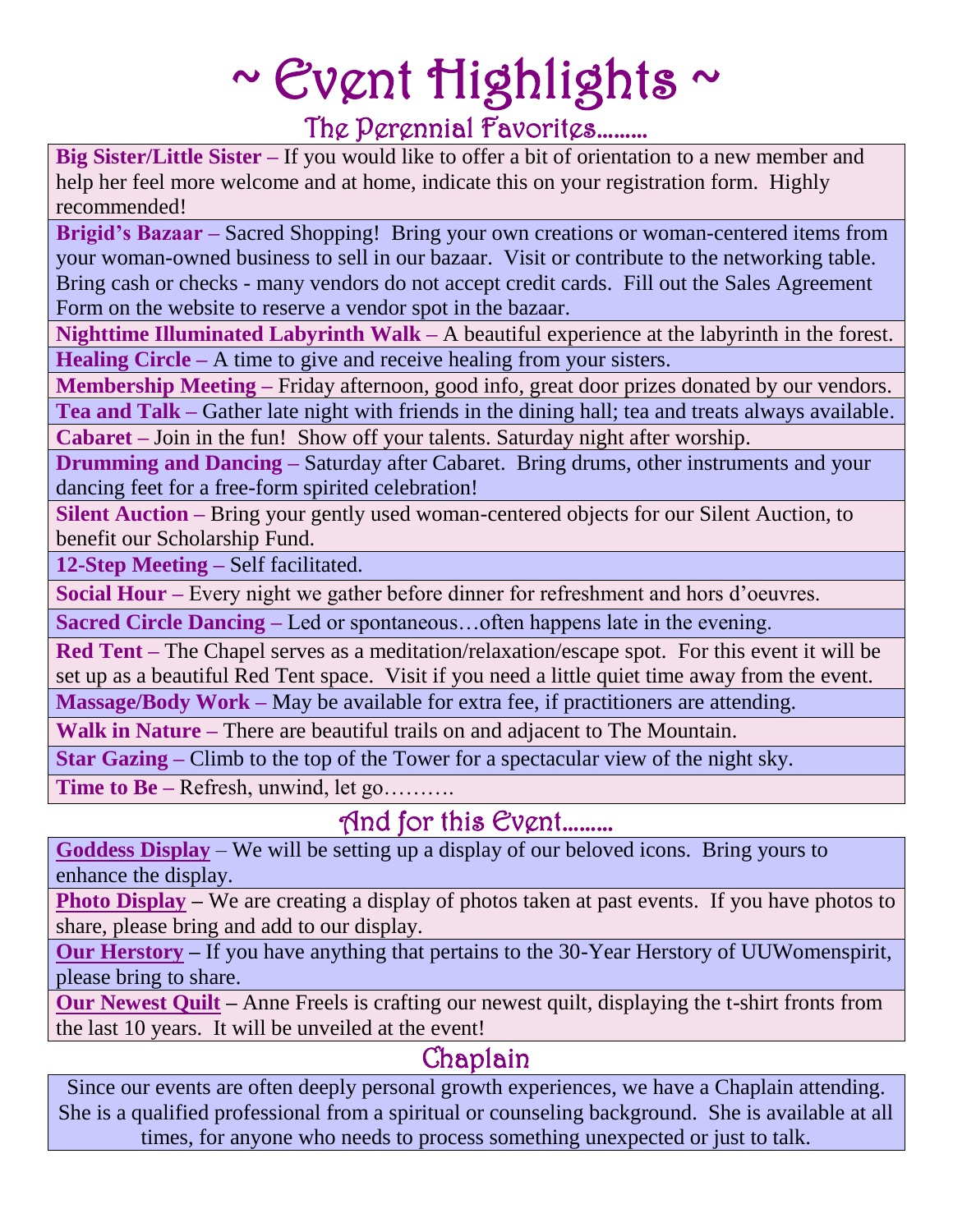# $\sim$  M $\rm{grehandis}$  $\rm{\sim}$



\$13.00



\$13.00



\$13.00



## Choose your style in Gildan 100% cotton shirts. Sizes run from S-3X.

Women's Cut Short-Sleeve T-Shirt **~** Unisex Short-Sleeve T-Shirt Women's Cut V-Neck Short-Sleeve T-Shirt **~** Women's Cut Long-Sleeve T-Shirt All shirts listed "True to Size"



### TOTE BAG

 14" Wide X 12" High X 6 ½" Deep Left Outside Pocket Smaller Interior Pockets \$13.00

The proceeds from merchandise sales are used to defray the cost of the event. If you are unable to attend the event but would like to order merchandise, please contact Iris Padgett, Sales and Activities Coordinator for this event: [irislydia@gmail.com](mailto:irislydia@gmail.com) Your merchandise can be shipped to you at an additional cost. YOU MUST ORDER BY THE EARLY BIRD DEADLINE, APRIL 19.

**~All merchandise sales are final.~**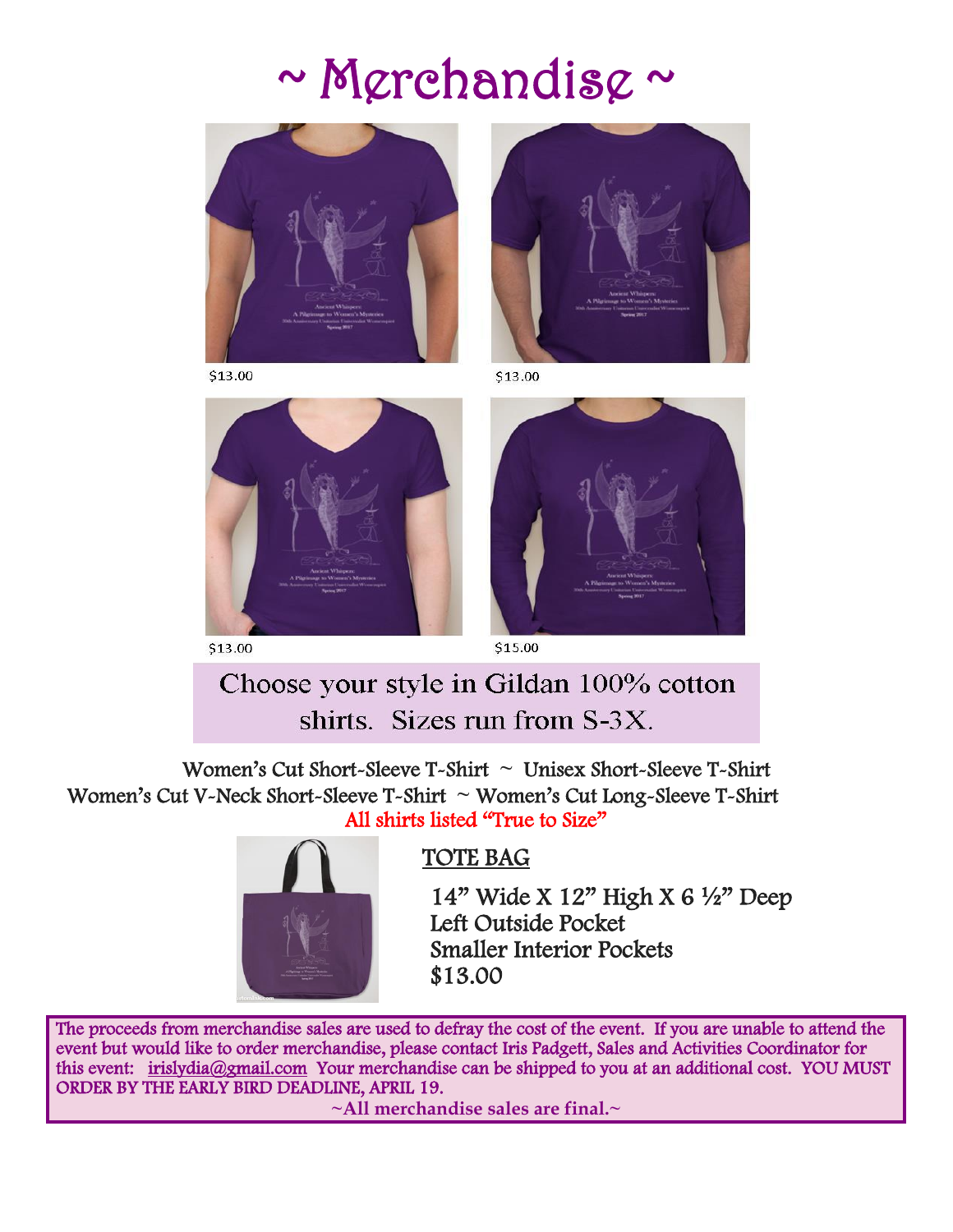# $\sim$  Registration Information  $\sim$

### Register Online at: [www.uuwomenspirit.org](http://www.uuwomenspirit.org/)

UUWomenspirit uses The Mountain's online registration program. There is a link on our website, along with detailed instructions to help in the process. We do NOT have paper forms. Before you begin your online registration, PLEASE READ THESE PAGES CAREFULLY to avoid confusion or misunderstanding of policies and procedures.

IMPORTANT: Make sure that you read the instructions on the UUWomenspirit website and follow the registration link found there rather than any bookmarked links you may have. Pay special attention to the Early Bird cutoff date and register by this date to receive the Early Bird discount. If you fail to register by the Early Bird cutoff date, you will be charged the regular rate. It is advisable to register as early as possible to ensure you receive your first choice of tracks/workshops. Some tracks/workshops can involve emotional growth experiences which can be stressful. If you are in therapy, you may want to consult with your therapist before making your selection.

How to Register: Go to [www.uuwomenspirit.org.](http://www.uuwomenspirit.org/) You will see a link to instructions for UUWomenspirit online registration and a link to start your registration process. You might find it helpful, especially if you are new to the online registration, to print the step-by-step instructions on how to navigate the registration process. Be sure to register by the Early Bird deadline to receive the Early Bird discount.

While you are registering, remember…

UUWomenspirit Membership Discount: Members of UUWomenspirit are eligible for a discounted rate to attend the event. Make sure you check the discount box during registration to take advantage of this membership benefit. The discount is \$20 per program (Institute or Gathering) or \$40 for both programs (Institute and Gathering). Dues are \$30 per calendar year (January 1-December 31) and help to support and grow our unique and dynamic organization. As a current member, in addition to being able to attend our meaningful events at the discounted rate, you will have an opportunity to use and strengthen your leadership skills, participate in the consensus process, and, best of all, connect with an amazing network of wonderful women. You must be a member at the time of registration to receive the member discounted rate.

Visit the UUWomenspirit website at www.uuwomenspirit.org (click "Join" on the menu) for a convenient link to PayPal to pay your membership dues.

If you are unsure of your membership status, contact the Membership Coordinator, Christine Grewcock, membership@uuwomenspirit.org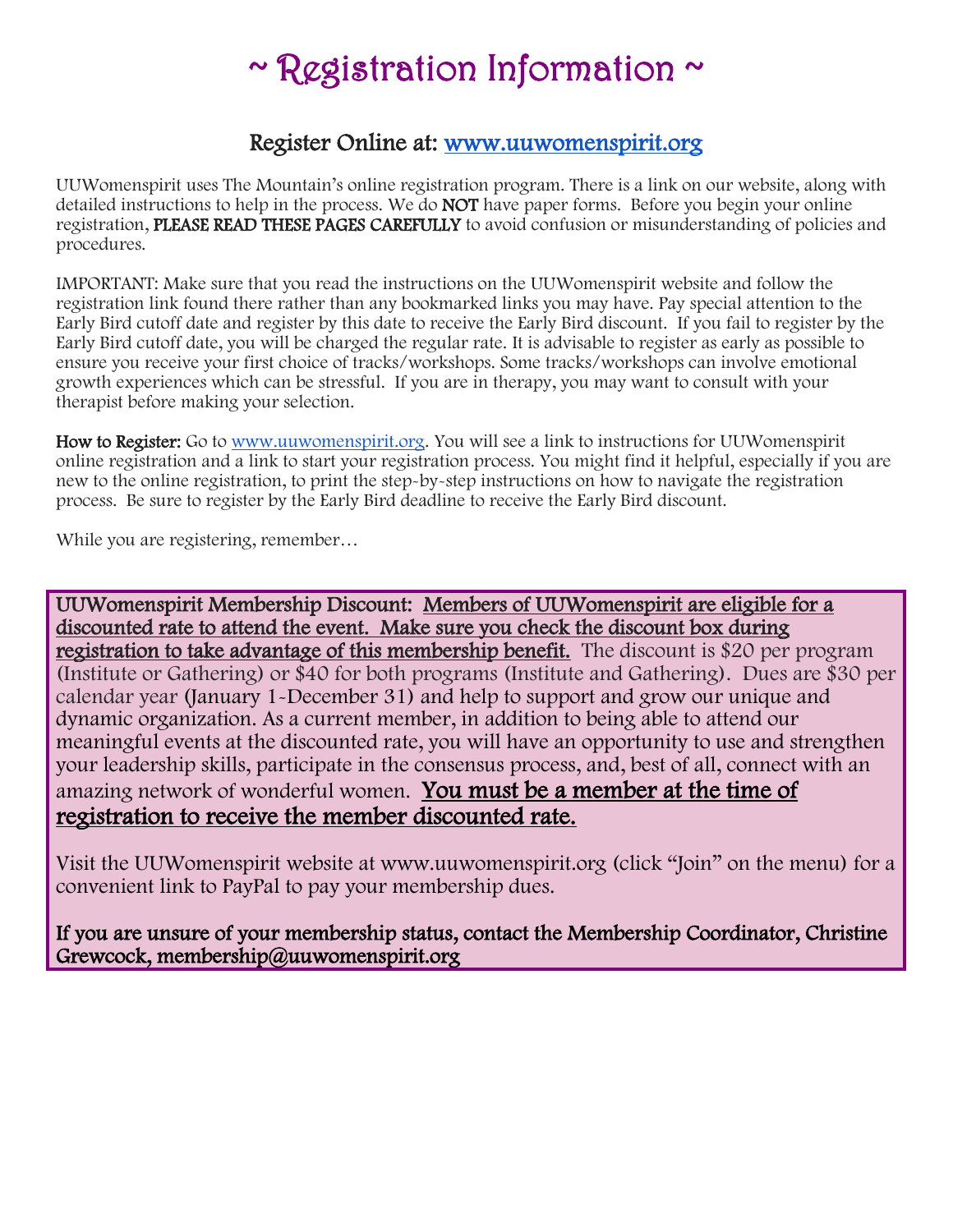# $\sim$  Registration Information, continued  $\sim$

Fee Payment: All UUWomenspirit and The Mountain fees are due with your registration. Payment can be charged to Visa or MasterCard or you can mail a check to The Mountain. Do NOT mail cash. Your registration will not be complete until payment is received. Some tracks and workshops involve materials fees, which must be paid IN CASH during check-in at the event. If you are applying for a scholarship or have earned credit, check the relevant boxes during on-line registration and pay the balance. Remember that you will not be assigned to your track and/or workshops or housing until your entire fee has been paid.

### Rates for UUWomenspirit Members **• MEMBERSHIP DUES MUST BE PAID BEFORE YOU COMPLETE YOUR REGISTRATION •**

|                   | Weekday Institute | Weekend Gathering | Institute & Gathering |
|-------------------|-------------------|-------------------|-----------------------|
| Before April 19   |                   |                   |                       |
| (Early Bird Rate) | \$250             | \$250             | \$500                 |
| After April 19    | \$270             | \$270             | \$540                 |

### Rates for Non-UUWomenspirit Members

|                        | <b>Weekday Institute</b> | <b>Weekend Gathering</b> | <b>Institute &amp; Gathering</b> |
|------------------------|--------------------------|--------------------------|----------------------------------|
| <b>Before April 19</b> |                          |                          |                                  |
| (Early Bird Rate)      | \$270                    | \$270                    | \$540                            |
| <b>After April 19</b>  | \$290                    | \$290                    | \$580                            |

### No registrations will be accepted after May 12, 2017.

Lodging: Accommodations at The Mountain have a unique, rustic charm that is an integral part of our events. The Mountain fee for each program (Institute or Gathering) includes meals and lodging for two nights. One set of linens and towels per registrant are included. All rooms and cabins have twin beds and are double occupancy (or more for family cabins and bunkhouses). You may indicate a lodging preference during online registration. While we do our best to accommodate you, preferences are NOT guaranteed. If you have physical restrictions that need to be considered when lodging is assigned, you MUST clearly indicate these during online registration.

Your lodging assignment will be made approximately one week prior to the beginning of the Institute and will be listed in the welcome packet you receive during check-in.

If you want to room with specific women, you MUST request each other! Please do NOT request a roommate without checking with her first. If you do not request a roommate, you will be assigned one. You can request a private room for an additional fee during registration; however, the number of private rooms is very limited and we cannot guarantee availability. Visit The Mountain website at [themountainrlc.org](http://themountainrlc.org/) and look under Accommodations for descriptions of the lodging choices.

Special Dietary Needs or Mobility Issues? Be sure to indicate this during online registration. Remember that vegetarian choices are reserved for those who indicate such during online registration. If you have special dietary needs not included on the registration form, you should provide your own food.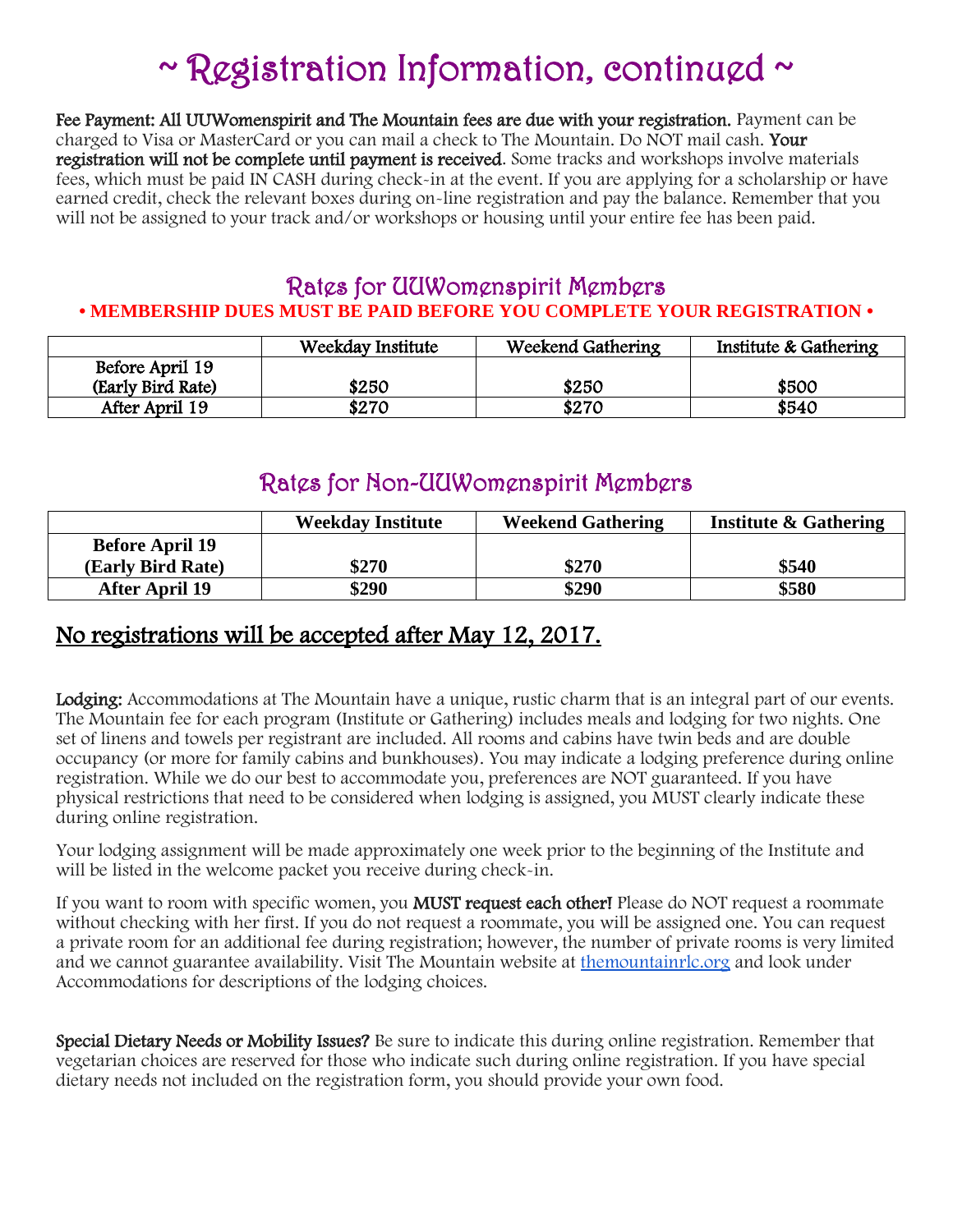# $\sim$  Registration Information, continued  $\sim$

Scholarships: UUWomenspirit maintains a Scholarship Fund from which we provide a limited number of partial scholarships to those UUWomenspirit members who would otherwise be unable to attend. You must be a member of UUWomenspirit to apply for a scholarship. Click "Join" on the UUWomenspirit website for a convenient link to PayPal to pay your membership dues. The partial scholarship covers a portion of the cost for the Gathering or the Institute and will be given for one program per 12-month period only. A link to the online scholarship application form is available on the event page on the UUWomenspirit website. The deadline for submitting your request is April 12, 2017. Contact the Scholarship Committee at [scholarship@uuwomenspirit.org](mailto:scholarship@uuwomenspirit.org) if you have questions. If you can afford to donate to this fund, please do so during online registration or at any time using the PayPal link on the UUWomenspirit website.

Before the Event: About 2 weeks before the event, you will receive an email confirmation letter containing your track and/or workshop assignment (with suggested materials and optional reading information) along with a map and directions to The Mountain and a list of what to bring with you. When you check in at The Mountain, you will receive a welcome packet with site map, housing assignment, schedule, etc.

During the Event: Throughout the event all activities are optional. Please make choices that best meet your needs. If you find it necessary to skip a track session or workshop, please let the facilitator know. If you leave The Mountain to shop or hike, please let others, including The Mountain Staff, know where you are going and the time of your expected return.

While the attendees at our retreats are all women, The Mountain has a handful of male staff members on hand to assist us during our retreats as needs arise. Their presence during our events is minimal and we are grateful for their support.

The Mountain only allows smoking in one designated outdoor spot. There is **NO SMOKING** in any of the buildings.

NO pets or children are allowed at UUWomenspirit. The Mountain policy will permit guests to bring Licensed Service Animals only. If you are bringing a Licensed Service Animal, please put a note in the comment section when registering as well as informing The Mountain at themountainrlc.org and click on "Contact Us" or call (828) 526-5838.

If you bring a camera, please be sensitive and ask permission before taking any photographs. No photos should be posted on the Internet without specific permission of those pictured. Worship times are sacred, so we request that no photos be taken during that time.

Sales: One of the goals of UUWomenspirit is to pursue, nurture and affirm creativity. We believe one way this goal can be achieved is by providing the space and opportunity for women to show and sell their arts, crafts and other items. If you are interested in selling your offerings at this event, please complete the online Sales Agreement located on the event page on our website. Vendors/Therapists pay a 10% Sales Commission to UUWomenspirit.

Massage Therapy/Reiki: If you are a licensed massage therapist, Reiki/alternative healing practitioner and would like to offer your services at this event, please complete the online form located on the event page on our website.